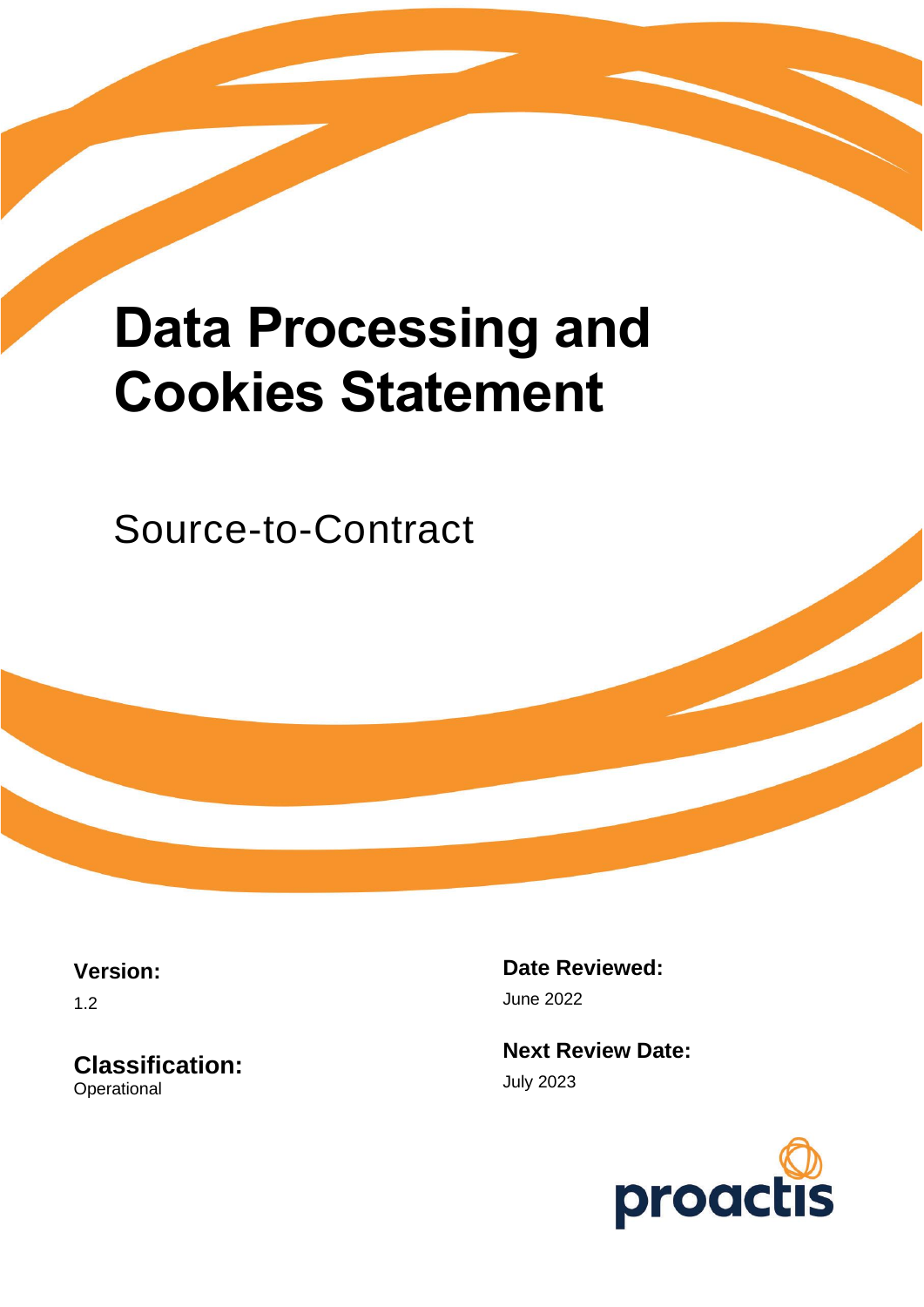# **Table of Contents**

| 1                | <b>Document Control</b>                  | 3 |
|------------------|------------------------------------------|---|
| 1.1              | <b>Document Owner</b>                    | 3 |
| 1.2 <sub>2</sub> | Readership                               | 3 |
|                  | <b>Personal Data Processing Schedule</b> | 4 |
| 3                | <b>Application cookies</b>               |   |

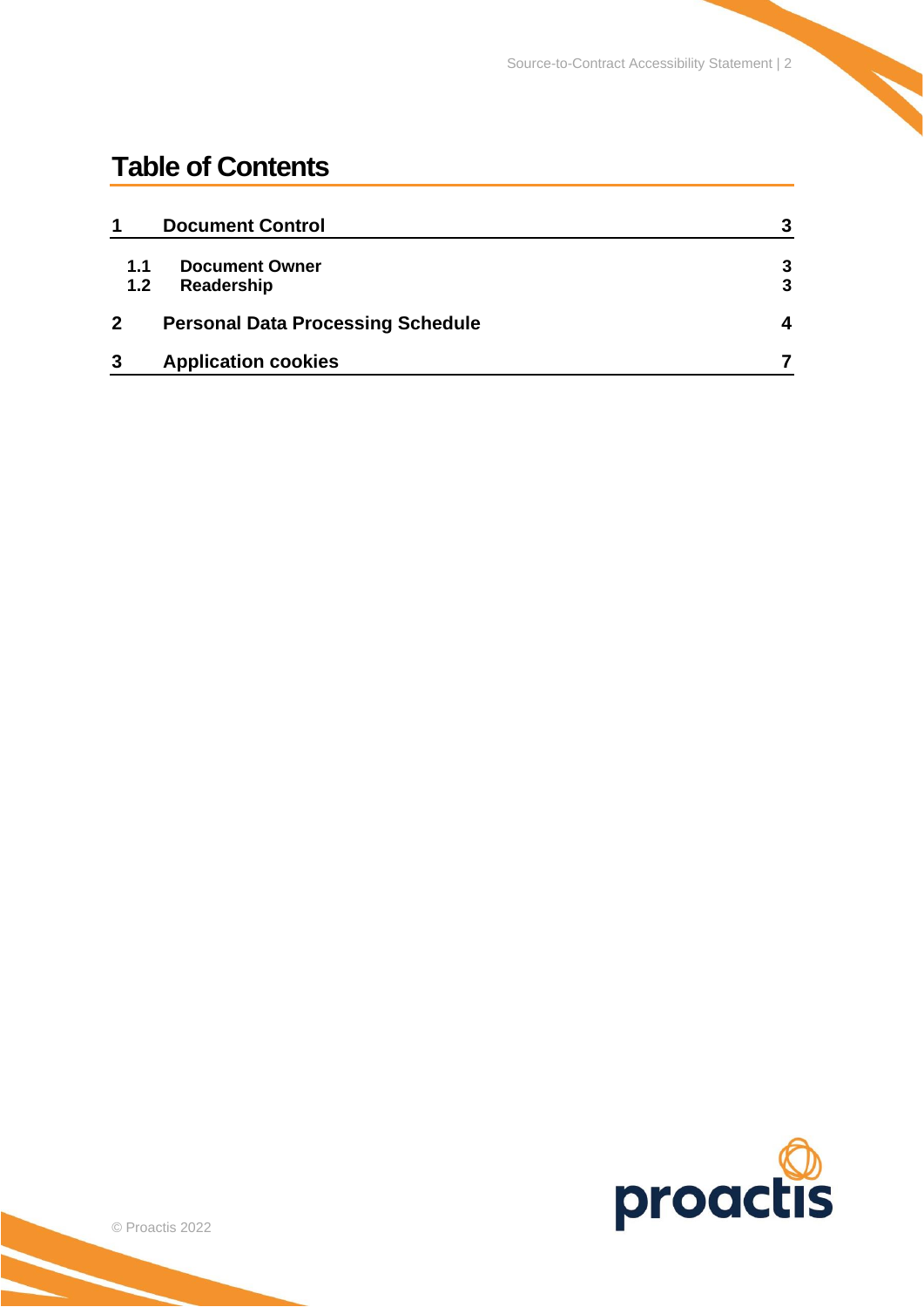## <span id="page-2-0"></span>**1 Document Control**

## <span id="page-2-1"></span>**1.1 Document Owner**

This document is owned by the Compliance Manager and co-maintained by the *Compliance Manager* and the *Source-to-Contract Product Manager.* The document is to be reviewed and brought up to date *every twelve months*.

## <span id="page-2-2"></span>**1.2 Readership**

This document is aimed at the following:

| <b>Proactis</b>                            |
|--------------------------------------------|
| <b>Chief Executive Officer</b>             |
| <b>Compliance Manager</b>                  |
| <b>Product Director</b>                    |
| <b>Product Manager</b>                     |
| Other appropriate Proactis employees       |
| Current or prospective Proactis UK clients |

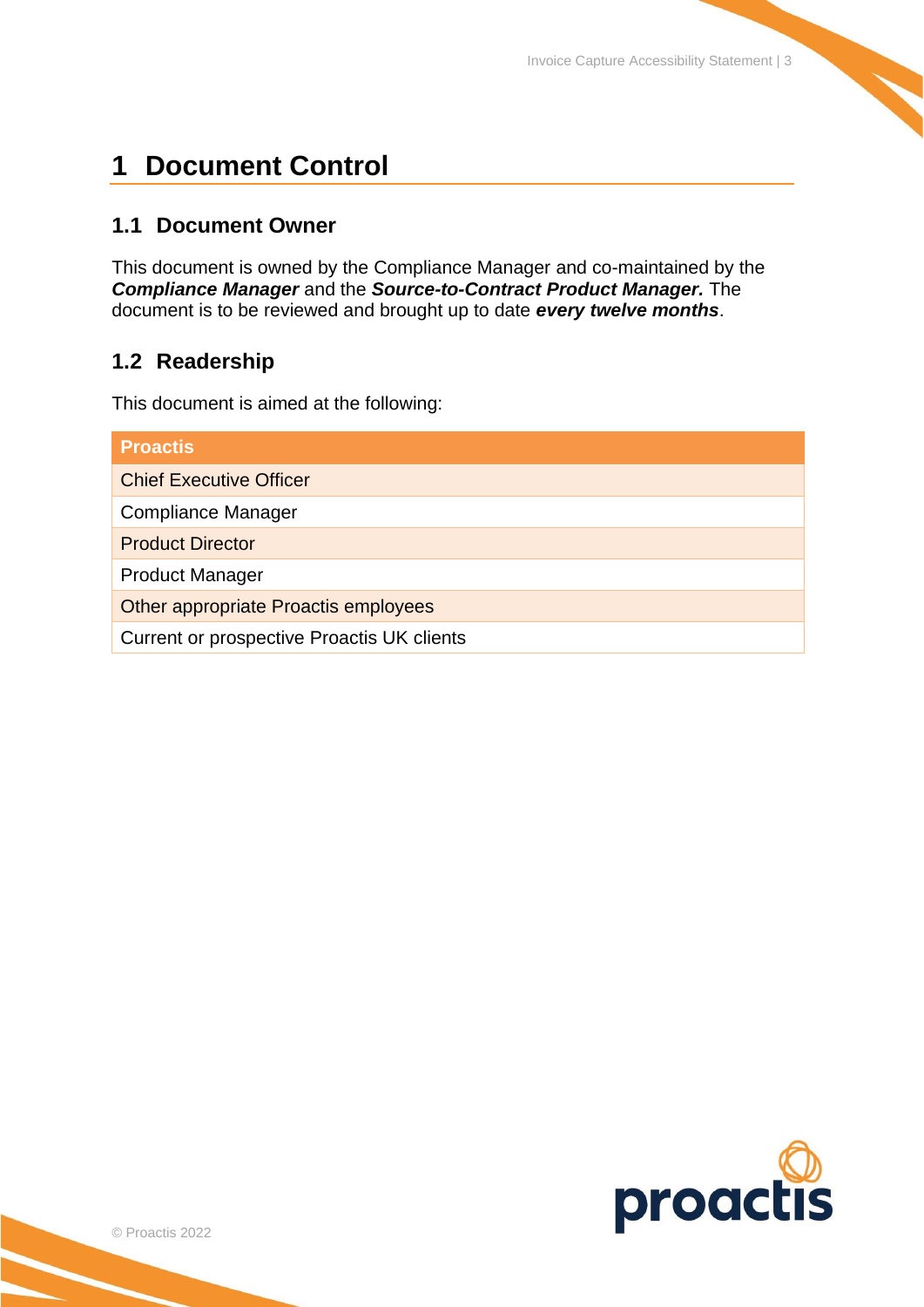# <span id="page-3-0"></span>**2 Personal Data Processing Schedule**

#### **Subject Matter of the Processing**

The application has functions for two distinct groups: Buying Organisations ('Buyers') and Suppliers. For Buyers, the application is used to carry out the functions of the tendering process, from the initial advertisement to the awarding of the contract.

Within that, Buyers can contact suppliers, collaborate with them, and perform other actions according to the licenced modules they wish to use, such as managing supplier relationships and contracts.

Suppliers use the application, which is known as the Supplier Network, to interact with buyers in order to bid for work

Buyers will have terms of use set up in a formal contract with Proactis, which includes a commitment to data privacy.

Suppliers agree to the Supplier Network terms and conditions as part of the registration process. That document is available to view **[here](https://supplierlive.proactisp2p.com/Content/Documents/ProactisNetworkTermsConditions.pdf)**.

#### **Purpose of the Processing**

The purpose for the processing is to carry out the functions of sourcing and tendering process and associated tasks as documented by the Buyers using the solution.

#### **Nature of the Processing**

The nature of the processing within the application includes collection, recording, organisation, structuring, storage, adaptation or alteration, retrieval, consultation, use, disclosure by transmission, dissemination or otherwise making available, restriction, erasure or destruction of data (whether or not by automated means)

#### **Categories of Data Subject**

The Buyer's staff (which can include volunteers, their agents and temporary workers), the Buyer's Suppliers or potential suppliers; Proactis employees.

#### **Type of Personal Data**

The personal datasets include: name and email address within the product for basic operations of the software.

Tender documents can be uploaded to the software, which are compiled entirely by the Buyer. This can include other content, including commercial data. It is the responsibility of

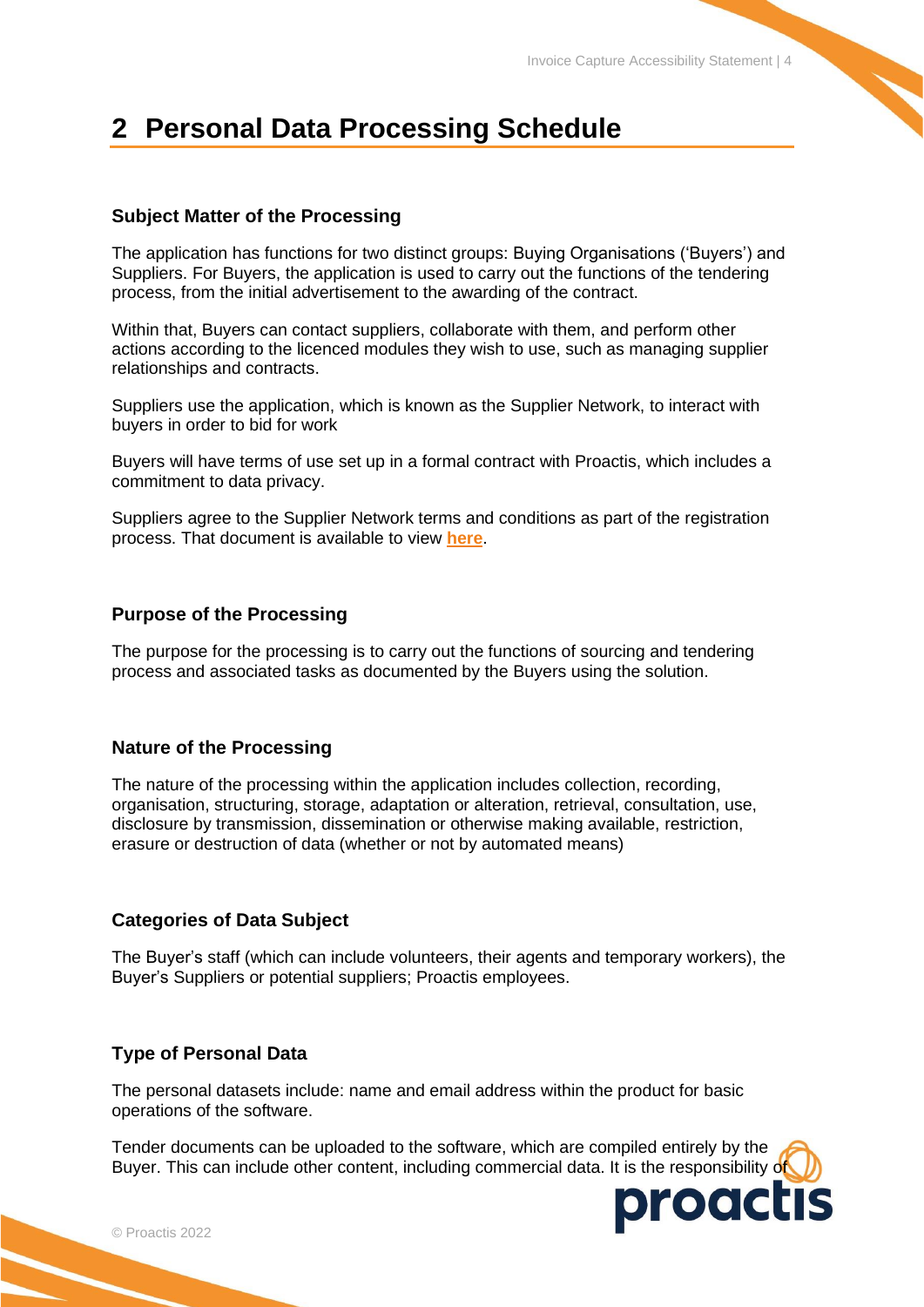the Buyer to ensure that Tender documents contain only the information which is required to describe and facilitate that process.

Contract documents can be uploaded to the software, which can contain an address (usually this is a business address), contact name, email address and telephone number.

Supplier information can also be uploaded to the software, which can include a name, email address, telephone number, address (for Sole Trader organisations this can be classified as personal data).

The application has administrator roles within the Buyer side, who can manually amend other users' details. If personal data is to be completely removed, which cannot be achieved through the application, then Customers can contact Proactis support by emailing **[servicedesk@proactisservicedesk.com](mailto:servicedesk@proactisservicedesk.com)**, which will automatically create a request in the Proactis Support system.

Supplier Network Suppliers who are unable to amend their details, or require data deleting, they should contact Proactis support by emailing **[suppliersupport@proactis.com](mailto:suppliersupport@proactis.com)**, which will automatically create a request in the Proactis Support system.

Note that personal data will only be removed in accordance with the law, and upon confirmation that the user making the request is authorised to do so. We will do this in a timely manner and to have such requests completed within thirty (30) days of confirmation that the request is valid.

#### **Duration of the processing**

The processing will last for the length of the contract between Proactis and the Buyer.

Data retention periods will also be as per contract between Proactis and the Buyer, unless required by other laws. Similarly, any Tenders which form contracts between the Buyer and Supplier will be managed by those respective parties, not Proactis.

Proactis' only involvement therein will be should the Buyer store the contracts in the Contract Management module of the application, and then the retention period will be defined as detailed in the contract between Proactis and the Buyer.

Processing of Supplier data will be for as long as the Supplier uses the application, unless otherwise bound by law.

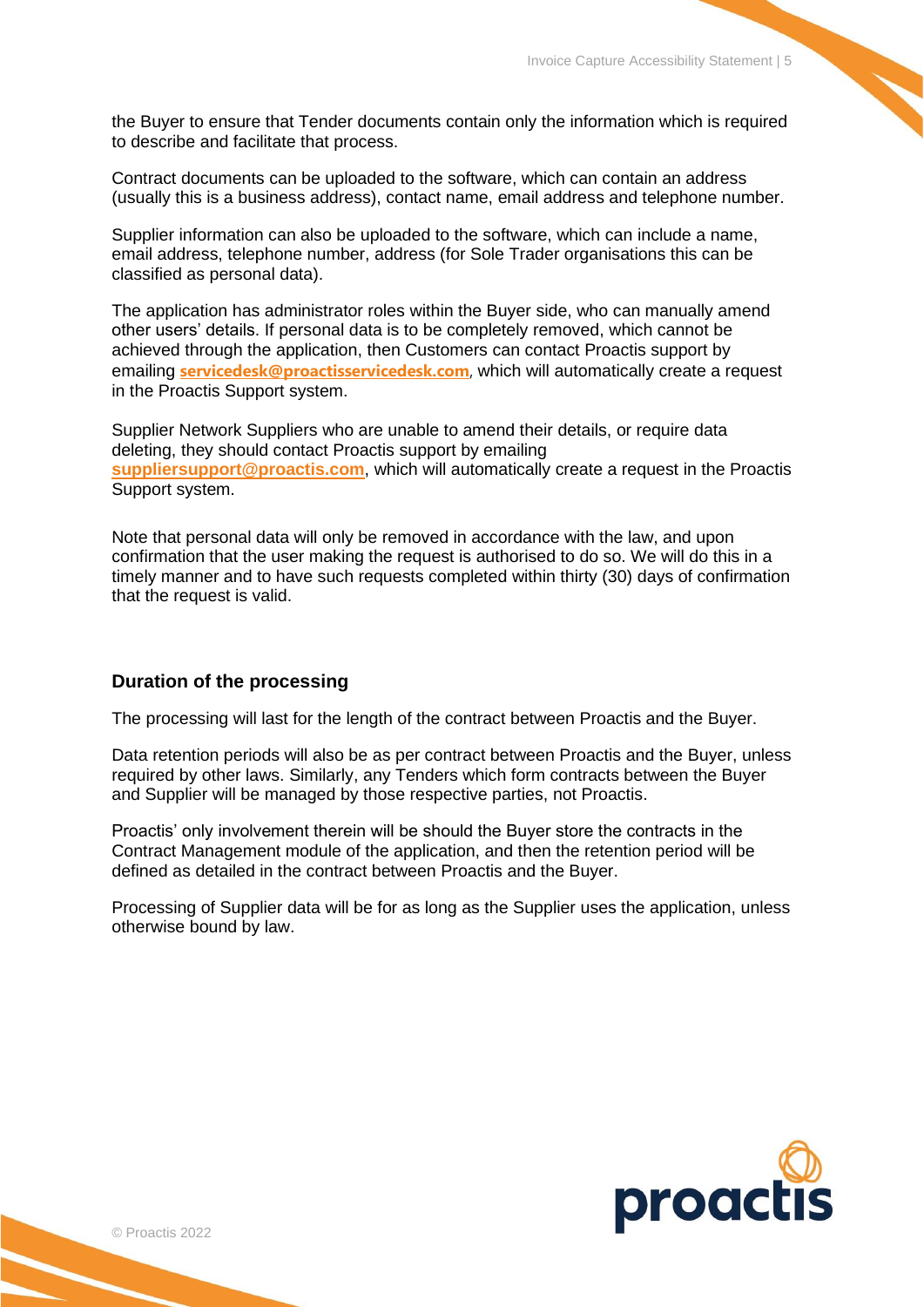#### **Data Protection Officer Requirements**

Based on Proactis' current activities and business purpose, there is no legal requirement for an official DPO to be appointed.

However, their Compliance and Quality Manager has assumed the role and responsibilities of the DPO, and is contactable at compliance@Proactis.com or at:

Proactis

Riverview Court

1 Castle Gate

Wetherby

LS22 6LE

UK

Please mark any posted documents 'for the attention of the Compliance Manager'

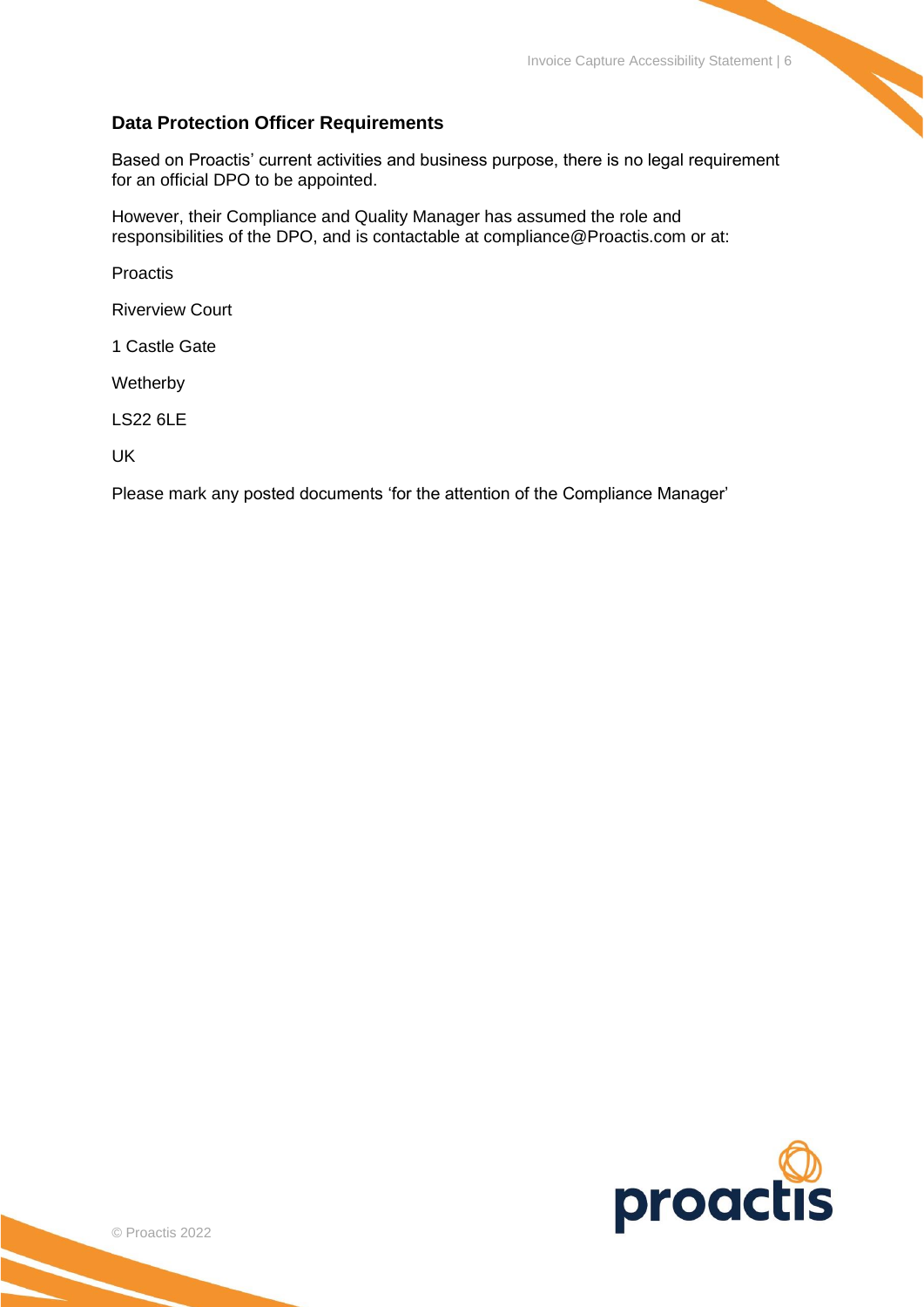# <span id="page-6-0"></span>**3 Application cookies**

The application cookies are split between the Buyers and Supplier Network and are defined in their respective tables below.

## **Buying Organisation**

| <b>Cookie name</b>      | <b>Type</b>      | <b>Description</b>                                                                                                                                                                                                                                                                                                                          | <b>Duration</b>                                                |
|-------------------------|------------------|---------------------------------------------------------------------------------------------------------------------------------------------------------------------------------------------------------------------------------------------------------------------------------------------------------------------------------------------|----------------------------------------------------------------|
| S <sub>2</sub> C.Auth   | <b>Essential</b> | Used as an authentication token to<br>identify a previously authenticated<br>user.                                                                                                                                                                                                                                                          | Browser session.<br>Non persistent.                            |
| S2C.Session             | Essential        | Allows the system to tie together<br>separate HTTP requests from the<br>same browser session.                                                                                                                                                                                                                                               | Browser session.<br>Non persistent.                            |
| <b>SessionLoginMode</b> | <b>Essential</b> | Records whether the user signed-in<br>via a custom sign-in page.                                                                                                                                                                                                                                                                            | Browser session.<br>Non persistent.                            |
| P4OrgID                 | Optional         | Records the user's organisation ID<br>on the sign-in page. Only served if<br>the user ticks the "Remember me"<br>box.                                                                                                                                                                                                                       | 500 days<br>(persistent)                                       |
| <b>P4UserID</b>         | Optional         | Records the user's user ID on the<br>sign-in page. Only served if the<br>user ticks the "Remember me" box.                                                                                                                                                                                                                                  | 500 days<br>(persistent)                                       |
| ai_session              | Optional         | Microsoft Application Insights<br>software cookie. Application<br>Insights collects statistical usage<br>and telemetry information from our<br>app so that we know the site is<br>functioning correctly and to help us<br>identify and diagnose any failures.<br>This is a unique anonymous<br>session identifier cookie.                   | 30 minutes from<br>last request.<br>Persistent.                |
| ai_user                 | Optional         | <b>Microsoft Application Insights</b><br>software cookie. Application<br>Insights collects statistical usage<br>and telemetry information from our<br>app so that we know the site is<br>functioning correctly and to help us<br>identify and diagnose any failures.<br>This is a unique user identifier<br>cookie enabling counting of the | 1 year from time<br>cookie was first<br>served.<br>Persistent. |

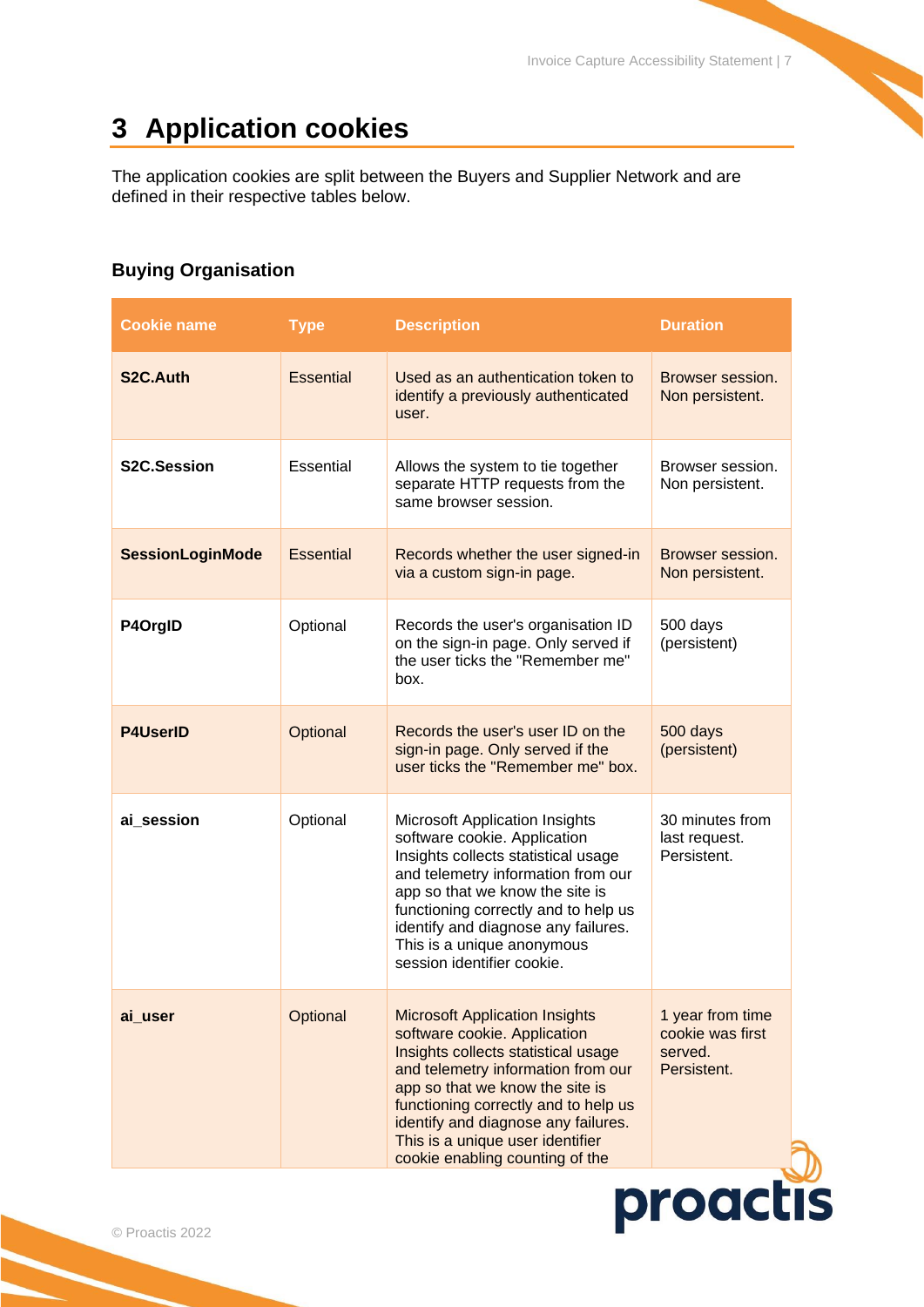|                      |           | number of users accessing the app<br>over time.                                       |               |
|----------------------|-----------|---------------------------------------------------------------------------------------|---------------|
| <b>CookieConsent</b> | Essential | A browser local storage item that<br>holds the user's selected cookie<br>preferences. | Indefinitely. |